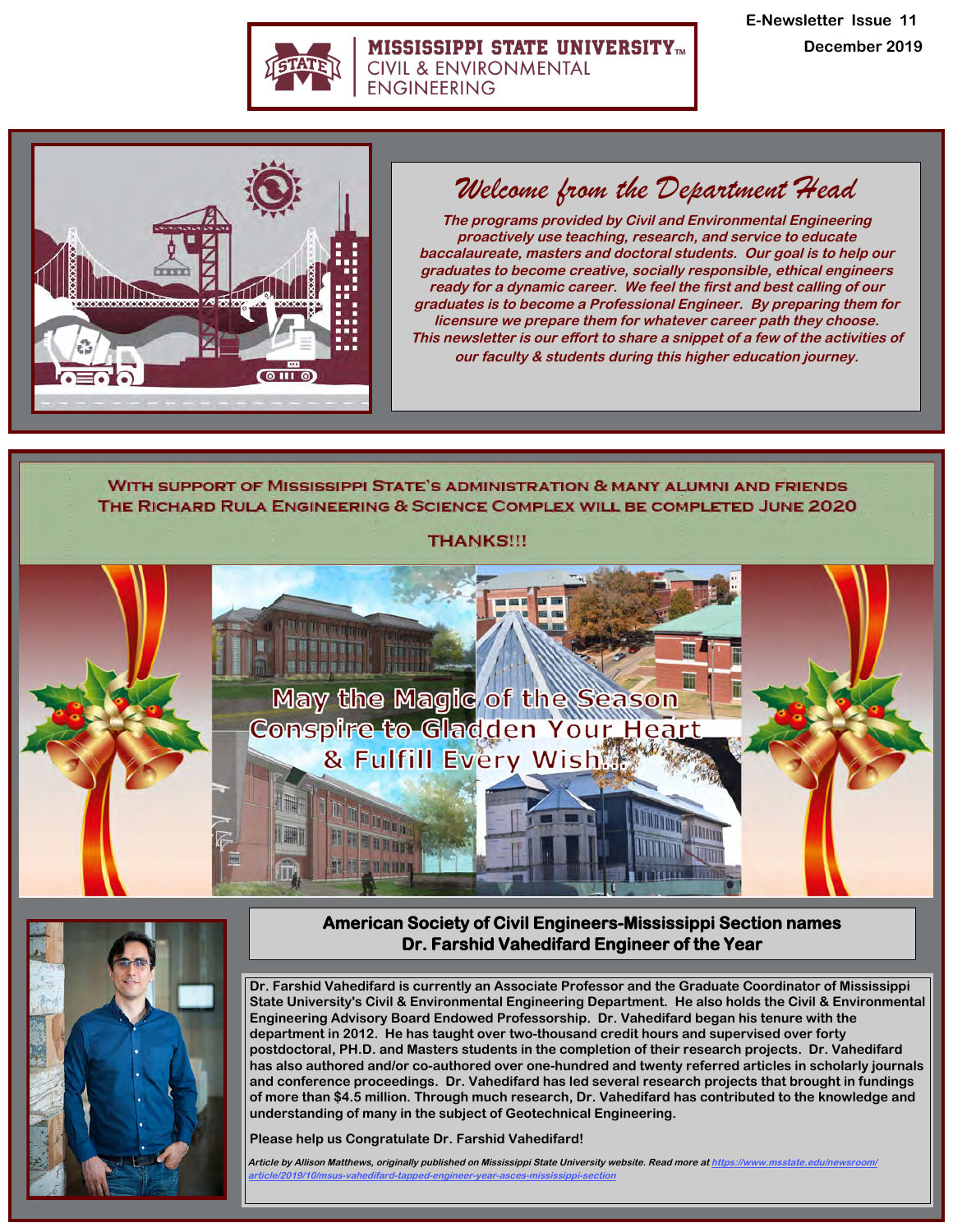

#### **MISSISSIPPI STATE UNIVERSITY<sub>m</sub> CIVIL & ENVIRONMENTAL ENGINEERING**

**E-Newsletter Issue 11 December 2019** 

## **American Society of Civil Engineers-Mississippi Section 2019 Scholarship Recipients**

**The Mississippi Section of ASCE named Anna Norris and Brian Batinick as the 2019 scholarship recipients in September. Both Norris and Batinick is outstanding Civil & Environmental Engineering seniors whom are very involved in many organizations at MSU.**

**Anna Norris has received many awards during career at MSU. She has also held many positions which includes secreatry of ASCE, Concrete canoe co-captain and vice-president of ECCC Engineering club. Anna is a member of the Phi Theta Kappa honor society. She is now preparing for the FE Exam as she plans to graduate in the Fall of 2020.** 

**Brian Batinick has recived many honors and awards during his career at MSU. He is currently a member of the Presidential Scholars, Tau Beta Pi Engineering Honor Fraternity and Engineers without Borders. Brian is also a recipient of the Academic Excellence scholarship. He is also an active volunteer whom has taught English during his visit to Spain and** 



**grew a community garden on campus during his four months of volunteering. Brian plans to graduate in Spring 2020 and furthering his career in Graduate School seeking a master's degree in Structural Engineering.**

**Congratulations Anna & Brian!**

# **Mississippi State University's Chapter of Engineers Without Borders to receive the 2019 Community-Engaged Service Award**



**The Mississippi State University's Chapter of Engineers Without Borders (EWB) will be recognized on April 14, 2020 at The Mill Conference Center at 4:30 pm. The committee reviewed the organization's project "Water Distribution in Ecuador" in which was part of an assessment completed in early May in Santa Teresita, Ecuador after representatives of the Instituto de Ecologistas del Tercer Mundo and the Peace Corps reached out to the chapter for help with the community's failing thirty-two year old water and distribution system.**

**The MSU's chapter EWB team that visited Ecuador was made up by five undergraduate students (Daniel Resater, Phong Ly, Maddy Murphy, Awbrey Foster and Craid Schexnaydre), A Practitioner** 

**Advisor/CEE Advisory Board Member (Mr. Bill Mitchell), One faculty advisor (Dr. John Ramirez) and our very own CEE Department Head/Faculty Advisor (Dr. Dennis Truax).** 

**The MSU EWB team's assessment found that the community needed to develop an organized system for managing and maintaining the water supply system. The team also discovered that a data collection system was needed and they also evaluated options for replacing and upgrading the two existing ground storage tanks, adding a third water supply and improving the water distribution system to increase flow and pressure. MSU EWB is now working with IERM and the Peace Corps to complete upgrades to the water system.**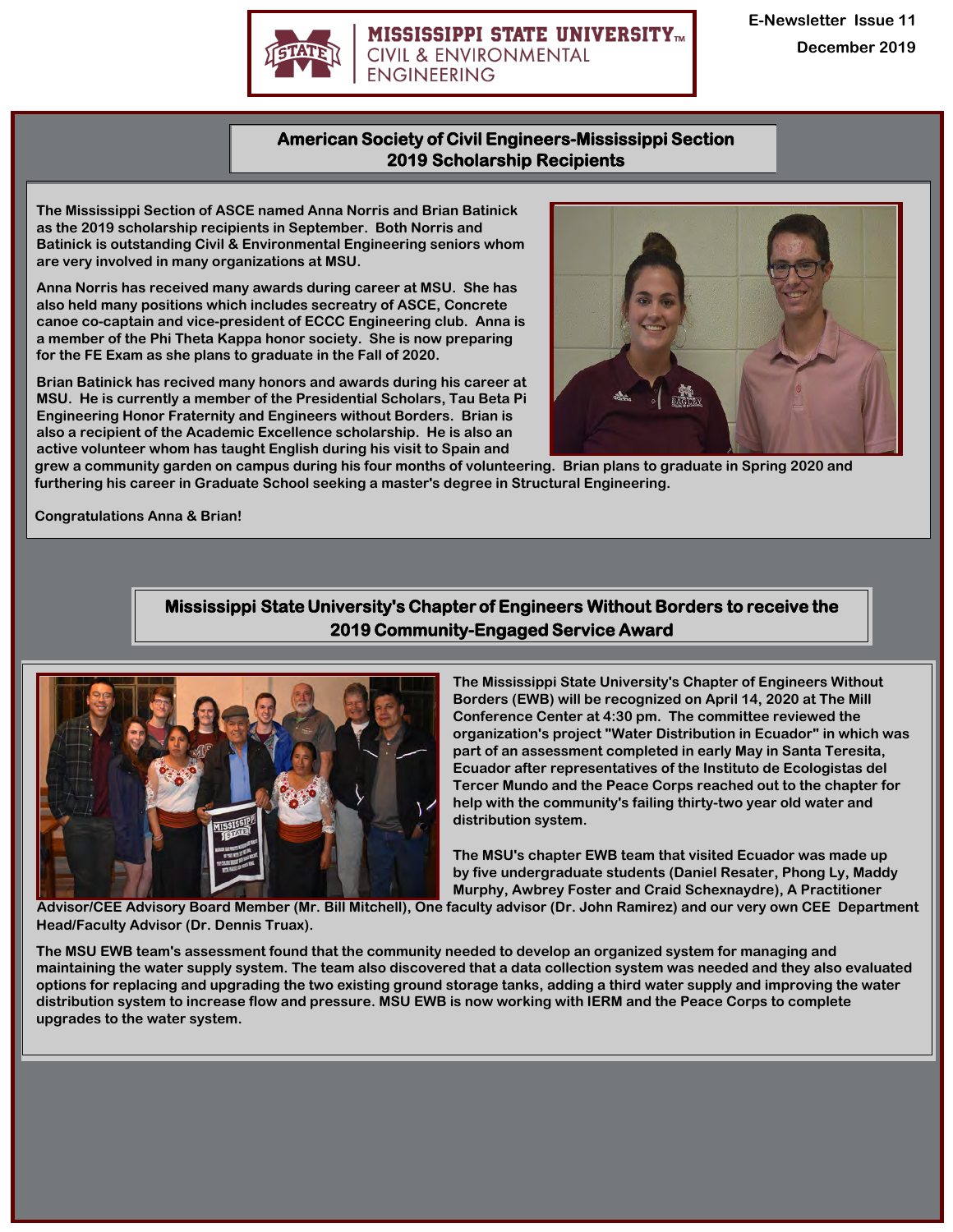

#### **MISSISSIPPI STATE UNIVERSITY<sub>m</sub> CIVIL & ENVIRONMENTAL ENGINEERING**

### **EAA Chapter 1189 Winter Coat Flight**

**Dr. Dennis Truax and other from the local chapter of the Experimental Aircraft Association (EAA) recently concluded their fourth annual coat drive. The chapter collects and transports winter coats to the students of the Wounded Knee School District in Manderson, South Dakota. These warm winter coats are worn throughout the winter by the children located on the Pine Ridge Reservation. Pine Ridge is home to the Oglala Lakota Nation.**

**This year's drive collected over one thousand coats. Shipping the coats would be astronomical. So, the first weekend in November, Dr. Truax loaded their airplanes and flew over 1,100 miles to and from Moundridge, KS as part of the first leg of the delivery. The second segment was overland by truck from location. Volunteers vaccum-pack the coats in heavy-duty plastic bags into two-feet cubes.** 



**An overwhelming majority of the tribe's 3,800 enrolled members live in poverty. There are no large town near the reservation and no infrastructure or industry to provide jobs. The unemployment rate hovers around ninety percent and the average annual household income is \$3,500. Therefore, this the poorest county in the United States, with ninety-eight percent of students at WKDS receiving free or reduced-priced lunch.**

**When the children leave the comfort and safety of their school each day, many go home to substandard housing with no windows and insufficient heat. An average of seventeen people live in each small house, a house that may also lack electricity, running water and beds to sleep in. Others live in tents or cars during the harsh South Dakota winter when temperatures regularly plummet below freezing.**

# **Recent Research Awards**

**Dr. Veera Gnaneswar Gude and Dr. Benjamin S. Magbanua, Jr. in collaboration with others at MSU have been awarded \$1,000,000 by USEPA for a three-year study to reduce downstream nutrient loads in receiving streams as a result of discharges from a wide array of municipal and agricultural sources. The team will use a hybrid approach combining four integrated activities (water quality monitoring of coupled WWTP-OFWS systems, modeling the impacts on water quality and water quantity at the watershed level, survey of plant species diversity in streams impacted by effluent from WWTP-OFWS systems and field experiment on plant-based nutrient remediation technique). The results of this project will help mitigating impacts water quality or quantity and reduce nutrient loads into the Gulf of Mexico.**

**Dr. Veera Gnaneswar Gude, Dr. Benjamin S. Magbanua, Jr. and Dr. Dennis D. Truax, are working with a local industry to eliminate toxicity of the discharge for the materials manufacturing process at the plant. Proprietary process and company operations are being assessed initially in a comprehensive survey of waste streams. Later under this open-ended contract the researchers will be examining process changes and treatment options to ensure the company stays in compliance with it NPDES discharge permits.**

**Dr. Isaac L. Howard and Dr. Seamus Freyne in partnership with the Mississippi State College of Architecture, Art, and Design has been funded by the Precast/Prestressed Concrete Institute (PCI) to study architecture and building construction problems and issues. This four-year, \$100,000 project is expected to improve learning experiences of students studying architecture, construction or engineering as related to precast concrete and will enhance education in collaborative studios supporting both programs.**